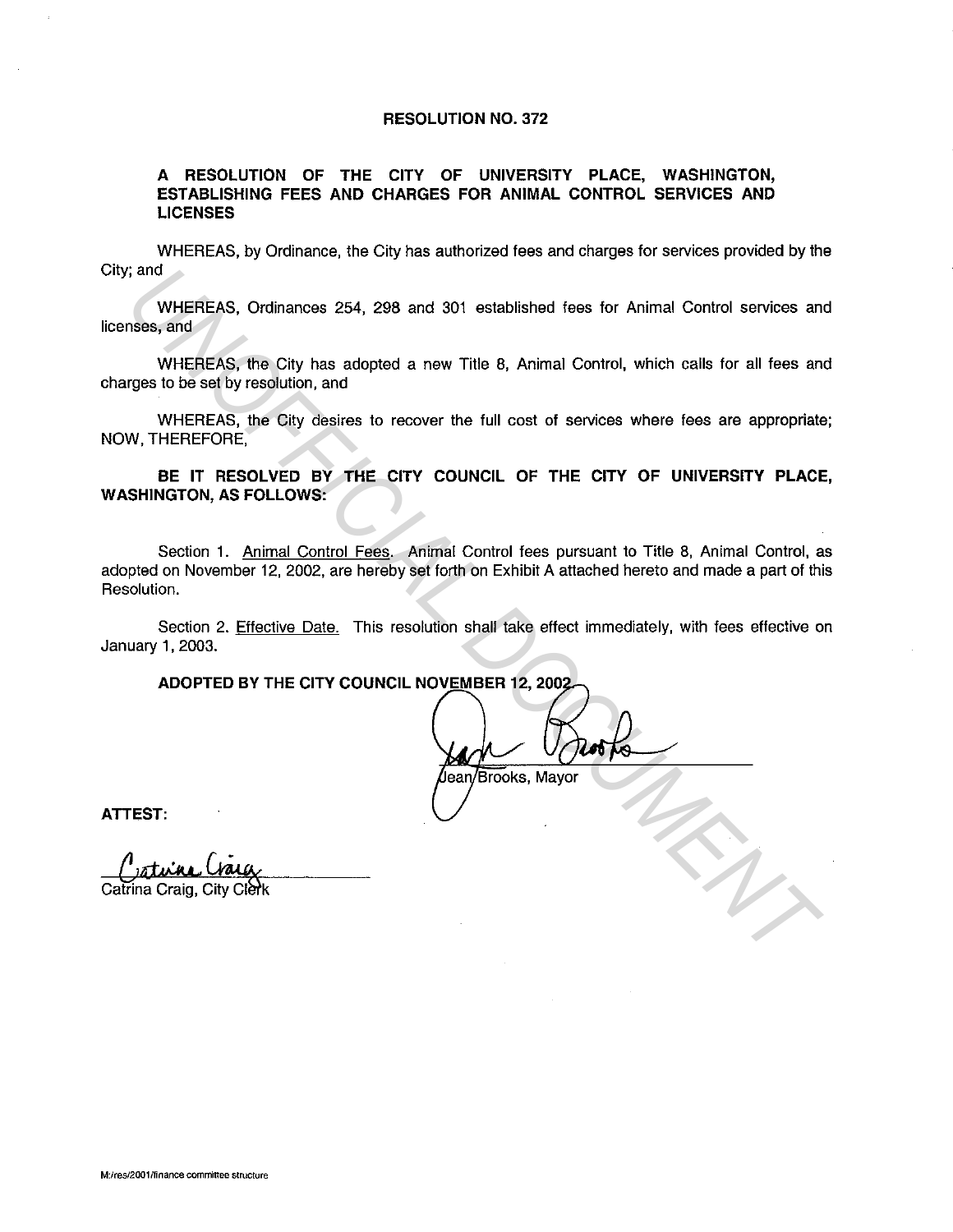## City of University Place Animal Control Schedule of Fees & Charges

 $\ddot{\phantom{a}}$ 

| <b>Impound Redemption</b>                                    |      |                                              |
|--------------------------------------------------------------|------|----------------------------------------------|
| Per Dog                                                      |      |                                              |
| 1 <sup>st</sup> time within 1 year                           | \$25 |                                              |
| $2nd$ time within 1 year                                     | \$50 |                                              |
| $3^{rd}$ & subsequent times within 1 year                    | \$75 |                                              |
| Per Small Livestock Animal                                   | \$35 |                                              |
| Per Large Livestock Animal                                   | \$75 |                                              |
| Per other Animal                                             | \$15 |                                              |
| <b>Boarding Charge</b>                                       |      |                                              |
| Per Dog per day                                              | \$6  |                                              |
| Per Livestock per day                                        | \$6  |                                              |
| Per other animal per day                                     | \$4  |                                              |
| <b>Animal License Fees:</b>                                  |      |                                              |
| Adult Dogs:                                                  |      |                                              |
| Altered                                                      | \$20 |                                              |
| Unaltered                                                    | \$55 |                                              |
| <b>Adult Cats:</b>                                           |      |                                              |
| Altered                                                      | \$12 |                                              |
| Unaltered                                                    | \$55 |                                              |
| Temporary Licenses (90 days)                                 | \$0  | (free)                                       |
| Reduced rates for senior citizens, 65 years of age or older, |      |                                              |
| and individuals with a permanent disability:                 |      |                                              |
| $1.$ Dogs:                                                   |      |                                              |
| Altered                                                      | \$10 |                                              |
| Unaltered                                                    | \$30 |                                              |
| 2. Cats:                                                     |      |                                              |
| Altered                                                      | \$5  |                                              |
| Unaltered                                                    | \$30 |                                              |
| Late Payment of License Fee Penalty                          |      |                                              |
| More than 30, but less than 60 days                          | \$10 |                                              |
| Up to 60 days                                                | \$20 |                                              |
| <b>Kennel or Cattery Licenses</b>                            |      |                                              |
| Commercial Kennel or Cattery                                 |      | \$75 for first 50 animal<br>and \$1 for each |

additional animal